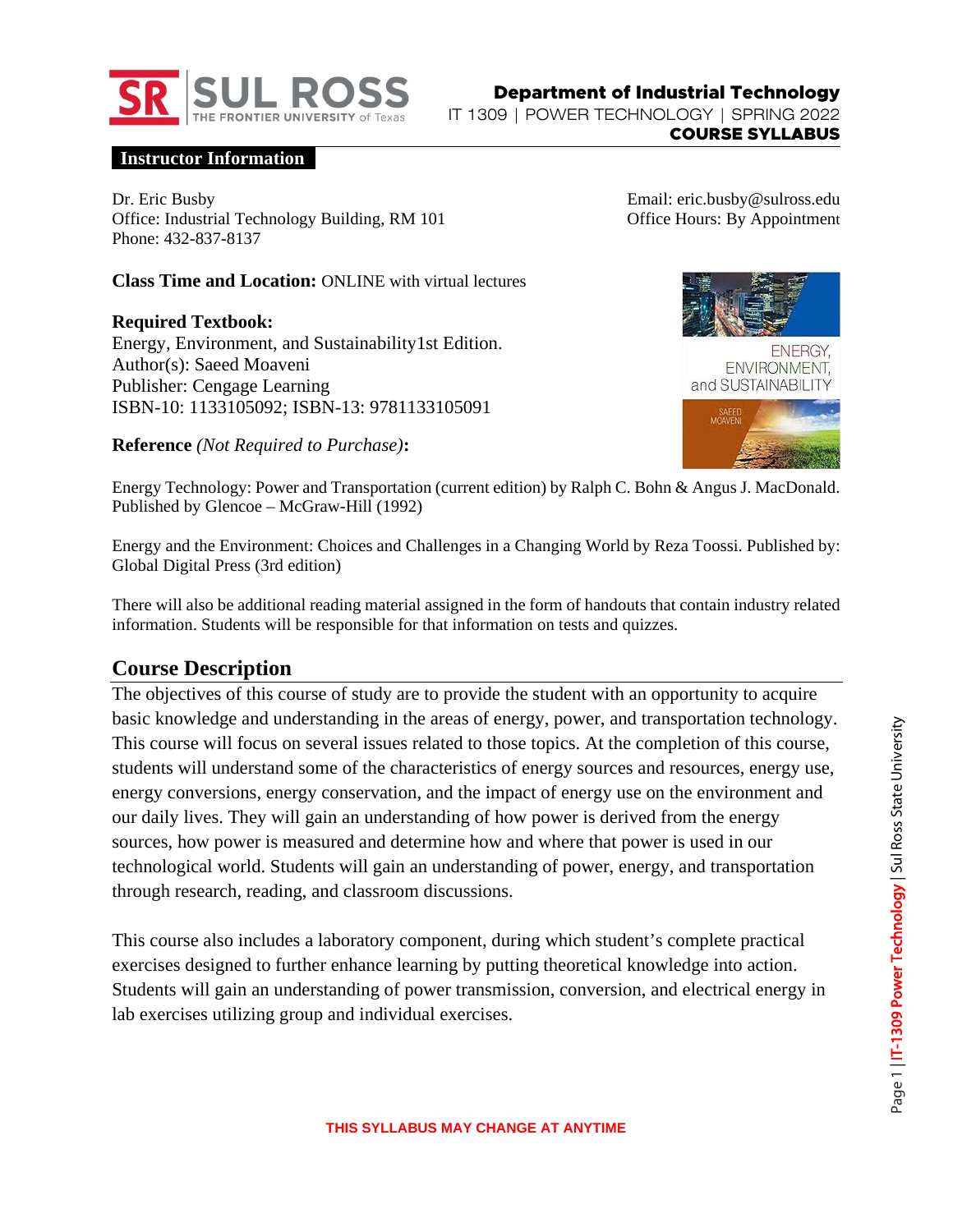## **Student Learning Outcomes**

This course is designed to meet one or more of the following Student Learning Outcomes:

- 1. Students will demonstrate an understanding of the impact of energy, technology, and sustainability on society.
- 2. Students will demonstrate the ability to develop meaningful questions about energy, resources, society, and sustainability that address higher levels of cognition.
- 3. Students will demonstrate an understanding of the underlying principles, and social implications of, implementing new technologies to address issues of energy and resource scarcity and environmental sustainability.
- 4. Conduct basic laboratory experiments utilizing standard observational strategies.

# **Core Curriculum Requirement**

- 1. **Critical Thinking.** Students will develop critical thinking skills to include creative thinking, innovation, inquiry, and analysis, evaluation, and synthesis of information.
- 2. **Empirical & Quantitative Skills.** Students will develop empirical and quantitative skills to include the manipulation and analysis of numerical data or observable facts resulting in informed conclusion

# **Marketable Skills**

- 1. Students will demonstrate knowledge of project management, project planning, scheduling, and estimating.
- 2. Students will demonstrate knowledge of industry safety practices.
- 3. Students will understand and implement lean philosophies to improve efficiency and eliminate waste.
- 4. Students will demonstrate the ability to communicate information and ideas verbally and in writing so others will understand.

# **Course Objectives**

Upon completion of this course the student will be able to:

- Demonstrate an understanding of the following topics by correctly answering various styles of questions presented on worksheets and tests and completing a variety of lab and written exercises.
- Define Types and Characteristics of Energy
- Types and availability of resources.
- How and where energy is used.
- Power theory and measurement, including efficiency.
- Renewable forms of energy.
- Solar, Wind, and other renewable energy sources.
- Fossil fuels.
- Nuclear Energy.
- Internal and External combustion engines.
- Fluid power, including hydraulic and pneumatic.
- Energy and power conversion, including Laws of Thermodynamics.
- Energy conservation principles.
- Social, Economic, and Environmental impacts of energy use.
- Sustainability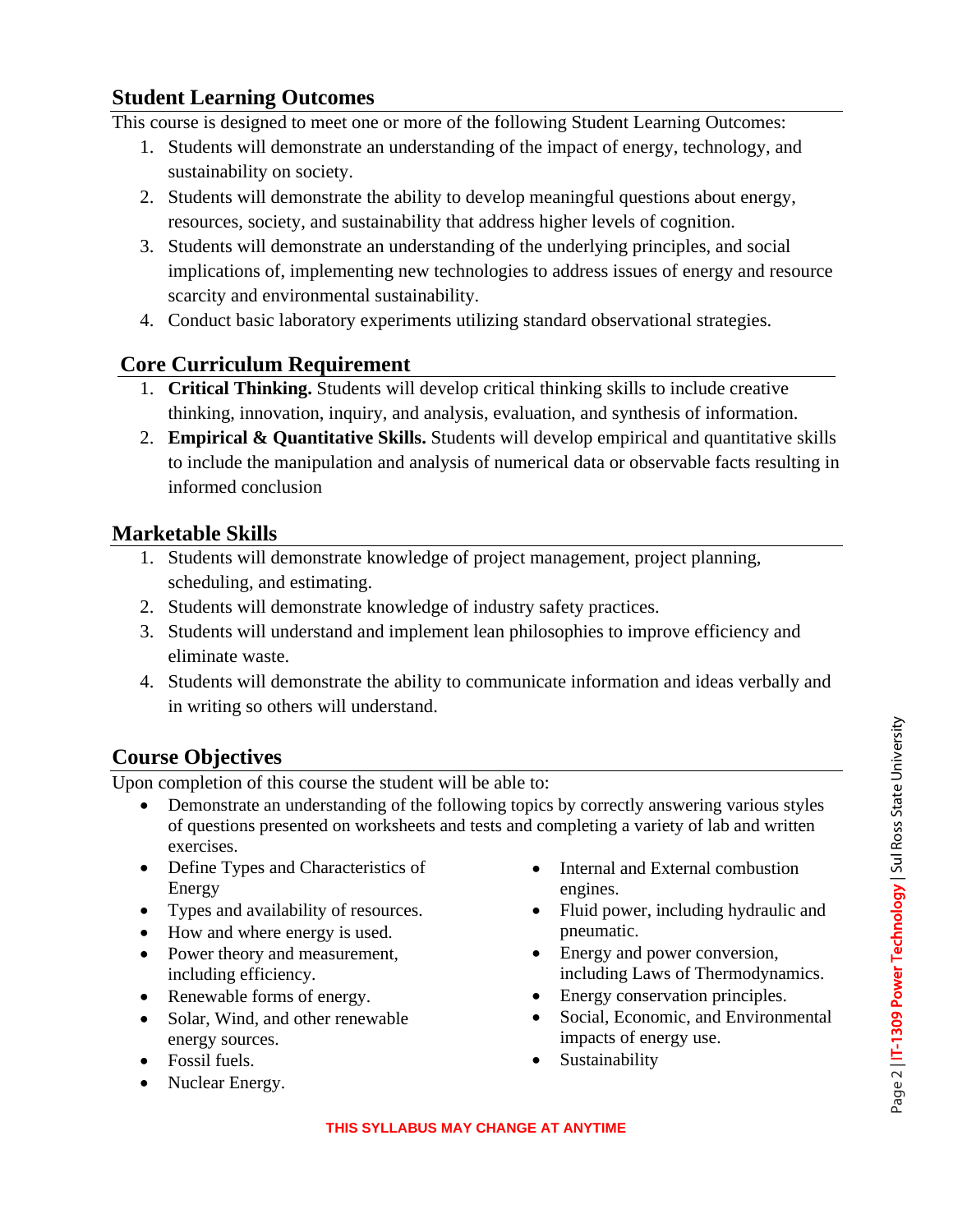This class is intended to be a learning experience, and your participation is required for you to be successful. As such the class structure, lesson topics, and overall learning environment will emphasize more than just knowledge comprehension.

### **SRSU Accessibility Services Statement**

SRSU Disability Services. Sul Ross State University (SRSU) is committed to equal access in compliance with Americans with Disabilities Act of 1973. It is SRSU policy to provide reasonable accommodations to students with documented disabilities. It is the student's responsibility to initiate a request each semester for each class. Alpine students seeking accessibility/accommodations services must contact Mary Schwartze Grisham, M.Ed., LPC, SRSU's Accessibility Services Coordinator at 432-837-8203 (please leave a message and we'll get back to you as soon as we can during working hours), or email [mschwartze@sulross.edu.](mailto:mschwartze@sulross.edu) Our office is located on the first floor of Ferguson Hall (Suite 112), and our mailing address is P.O. Box C-122, SUI Ross State University, Alpine. Texas, 79832.

### **Library Information**

The Bryan Wildenthal Memorial Library in Alpine offers FREE resources and services to the entire SRSU community. Access and borrow books, articles, and more by visiting the library's website, library.sulross.edu. Off-campus access requires logging in with your LoboID and password. Librarians are a tremendous resource for your coursework and can be reached in person, by email (srsulibrary@sulross.edu), or phone (432-837-8123).

The Southwest Texas Junior College (SWTJC) Libraries at Uvalde, Del Rio, and Eagle Pass. Offer additional access to library spaces and resources. Del Rio, Eagle Pass, and Uvalde students may also use online resources available through SWTJC website, library.swtjc.edu. The SWTJC Libraries serve as pick-up locations for Inter-Library Loan (ILL) and Document Delivery from the Alpine campus.

## **SRSU Distance Education Statement**

Students enrolled in distance education courses have equal access to the university's academic support services, such as library resources, online databases, and instructional technology support. For more information about accessing these resources, visit the SRSU website. Students should correspond using Sul Ross email accounts and submit online assignments through Blackboard, which requires secure login. Students enrolled in distance education courses at Sul Ross are expected to adhere to all policies pertaining to academic honesty and appropriate student conduct, as described in the student handbook. Students in web-based courses must maintain appropriate equipment and software, according to the needs and requirements of the course, as outlined on the SRSU website. Directions for filing a student complaint are located in the student handbook. Students in web-based courses must maintain appropriate equipment and software, according to the needs and requirements of the course, as outlined on the SRSU website.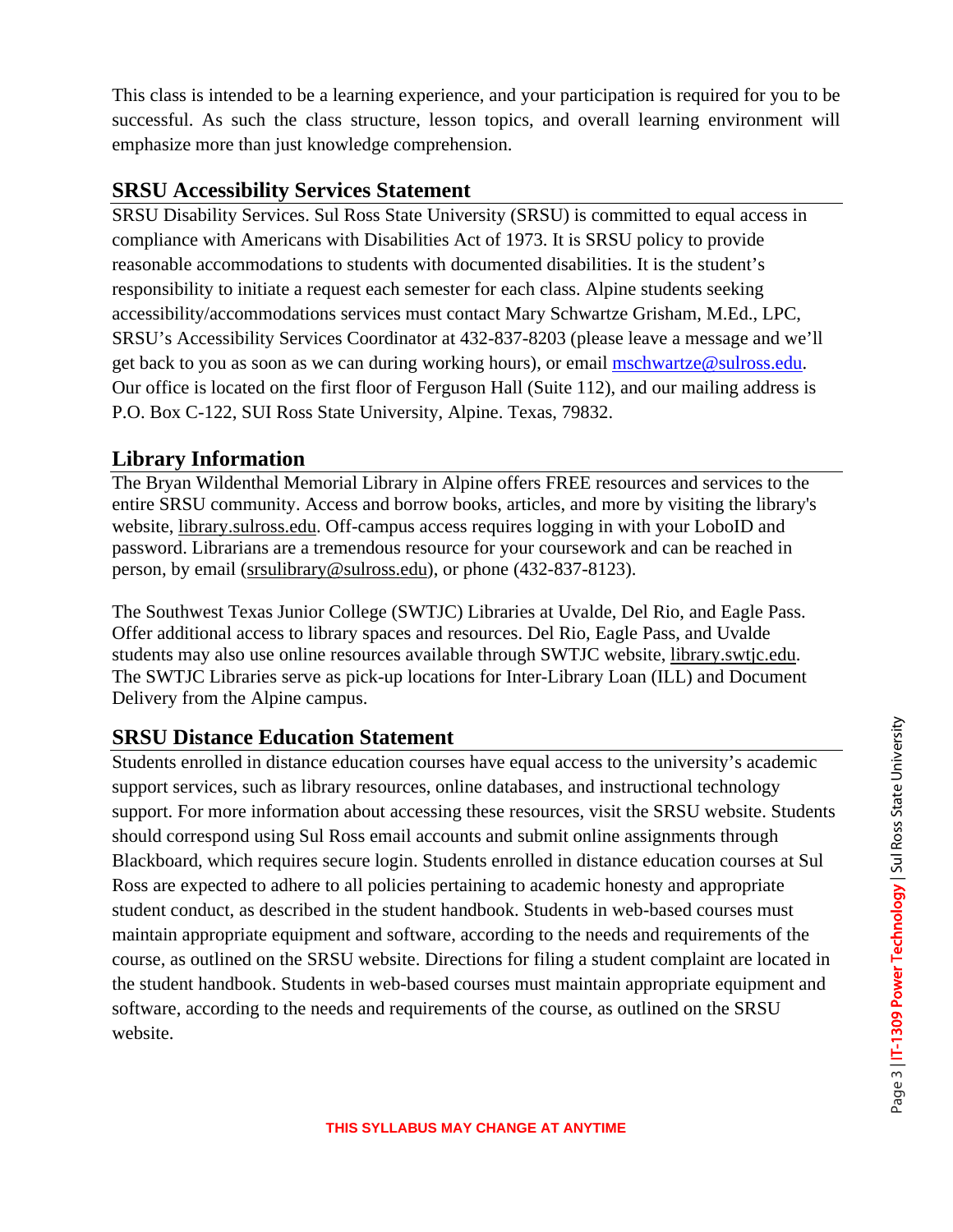# **Attendance - Student Expectations**

Attendance (regular participation in the online classroom) is essential for maintaining the best learning environment. Learning occurs in relationship not only between student and course materials, but, just as importantly, peer to peer, professor to student, and student to professor. Participation in this course via the Internet is the responsibility of the student. Students receiving benefits from government agencies must adhere to policies stipulated by the specific agency.

NOTE: This Internet class demands that the student be self-motivated and self-disciplined. You are responsible to keep up with the schedule, assignments, and exams. I will be contacting you throughout the semester by email, and Blackboard which is always available.

# **What You Should Understand About Internet Classes**

- 1. Be realistic about the amount of time required to do the coursework.
- 2. On‐line is NOT easier!
- 3. Schedule class time just as if you were attending class on‐campus
- 4. Turn in your work ON TIME
- 5. Participate actively in the class
- 6. *Use e‐mail and the discussion boards to communicate often with your instructor & classmates*
- 7. Log onto the class at least 5 times a week
- 8. Do NOT fall behind in your assignments
- 9. ASK for help when you need help

## **Distance Education Non-Participation Statement**

Policies in effect for on-campus, traditional classroom instruction courses also apply to students enrolled in distance education courses, including Web-based and ITV courses. The University allows a maximum of 20% absences in a course before an instructor may drop a student for excessive absences. In Web courses, this policy is interpreted as not participating for more than 3 weeks in a long semester, 1 week in a summer session, or 3 days in the midwinter session.

### *Any student dropped for non-participation will receive an "F" in the course dropped. Inactivity may include the following:*

- not logging on to the course not submitting assignments
- not participating in scheduled activities
- not communicating with the instructor by phone or email, and/or
- not following the instructor's participation guidelines stated in the syllabus

Any student who has not logged on to this course or submitted any assignments by January 26, 2022 will be considered to have exceeded the University's policy on "excessive absences" and may be automatically dropped from the course. Blackboard statistics track the logins made and document the sections of the course accessed. These statistics will be used by your professor as a factor in documenting your participation in the course.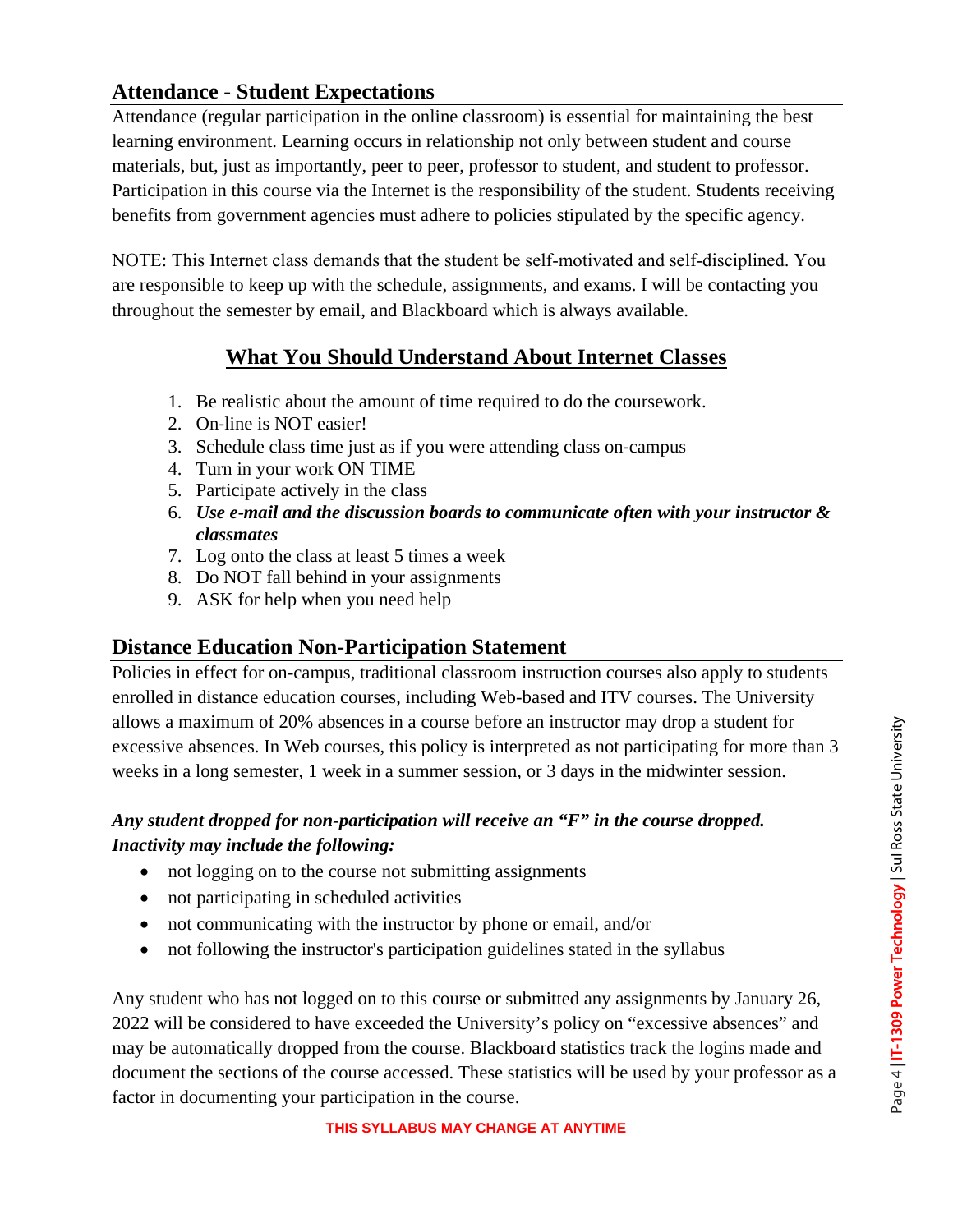#### *Your professor will use Blackboard statistics to document logins to the course and assignments accessed.*

### **Diversity Statement**

"I aim to create a learning environment for my students that supports a diversity of thoughts, perspectives and experiences, and honors your identities (including race, gender, class, sexuality, religion, ability, socioeconomic class, age, nationality, etc.). I also understand that the crisis of COVID, economic disparity, and health concerns, or even unexpected life events could impact the conditions necessary for you to succeed. My commitment is to be there for you and help you meet the learning objectives of this course. I do this to demonstrate my commitment to you and to the mission of Sul Ross State University to create an inclusive environment and care for the whole student as part of the Sul Ross Familia. If you feel like your performance in the class is being impacted by your experiences outside of class, please don't hesitate to come and talk with me. I want to be a resource for you."

## **Classroom Climate of Respect**

Importantly, this class will foster free expression, critical investigation, and the open discussion of ideas. This means that all of us must help create and sustain an atmosphere of tolerance, civility, and respect for the viewpoints of others. Similarly, we must all learn how to probe, oppose and disagree without resorting to tactics of intimidation, harassment, or personal attack. No one is entitled to harass, belittle, or discriminate against another on the basis of race, religion, ethnicity, age, gender, national origin, or sexual preference. Still, we will not be silenced by the difficulty of fruitfully discussing politically sensitive issues.

### **Class Structure**

**The course is 100% (Totally) online.** Strategies include Reading resources (papers); lectures with assignment instructions and use of the discussion board through Blackboard; written assessments at midterm and final; use of the Internet; and e‐mails among students and between individual students and the professor. *Students are responsible for completing all assigned work***.**

#### **Discussion Participation**

*Discussion topics are set up for each module; you are expected to contribute to each discussion by posting a comment and replying to at least 2 other posts. Five points can be earned for each discussion following the guidelines below. Spelling and grammar count.*

### **Time Commitment**

You will be expected to log on to the course site 5‐6 times per week. You are also expected to participate in all assigned activities including discussions in the course. Students should be prepared to spend at least 4-6 hours per week outside of class on assignments that will include: Homework, Reading Assignments, Lab work and studying for tests and quizzes.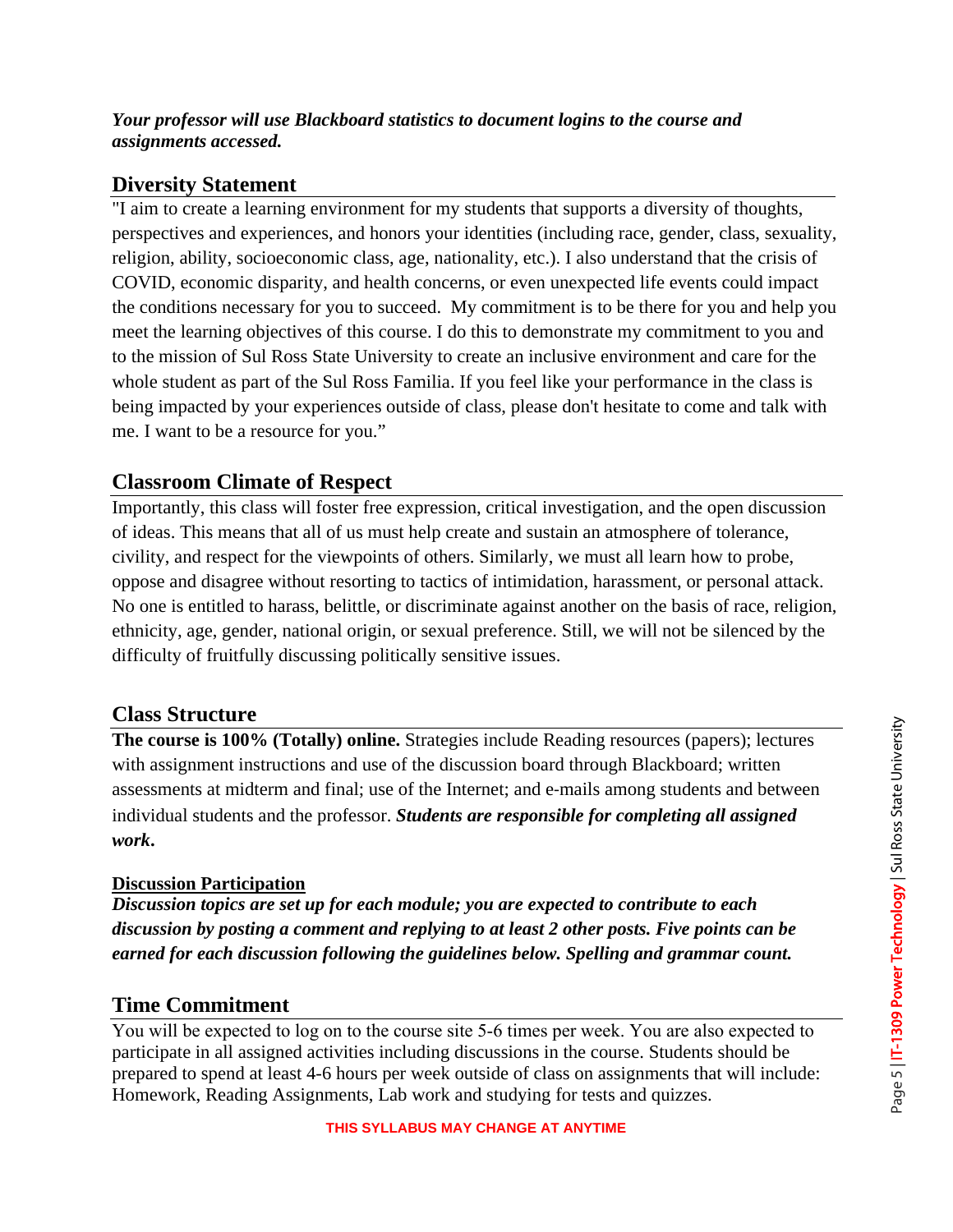### **Assignments**

### **All assignments are to be submitted via Blackboard. No late work will be accepted without proper documentation or prior approval by the instructor.**

**Course Communication:** The official e-mail communications channel for this course is the Sul Ross State University e-mail account (yourname@sulross.edu) of each student and professor. For the purposes of this course, no other e-mail account is acceptable.

**Due dates:** All assignments and projects will be given due dates which must be met. All assignments will be due by 11:59 pm on the assigned day. Assignments and projects will not be accepted if they are turned in late without approval. **Late assignments will lose ten points per calendar day**. Students are responsible for meeting the deadlines even if classes are missed.

**Grading:** All work will be graded on specific criteria using the following guidelines. Any worksheets will be graded on a points-per-answer basis. Any sketches and drawings assigned will be graded on a 100-point (percentage) scale. Criteria for grading will include accuracy of content, appropriateness of content for assignment, presentation, and clarity. Projects in the lab will be graded on accuracy, neatness, content, adherence to standards, adherence to assignment, and workmanship. Graded items will be broken into specific categories and presented on grade sheets given at the time the assignments are given.

## **Grading Policy**

Final grades will be determined by totals in these areas:

- $\bullet$  15% quizzes
- 25% final exam (comprehensive)
- 30% assignments: homework, lab work, and discussion participation
- 30% final project (group or individual project)

In the event one of the above categories is not completed during the course that percentage will automatically be divided between the other categories at the same level. All assignment points will be converted to percentages for individual assignment letter grades.

> $A=100-90$ ; B=89-80;  $C = 79 - 70$ ;  $D=69-60$ ;  $F = 59-0$

Grades will be earned on the basis that "C" is average work, "B" is above average work, and "A" is well above average work. Barring any unusual circumstances there will be *NO INCOMPLETES* given at the end of this semester.